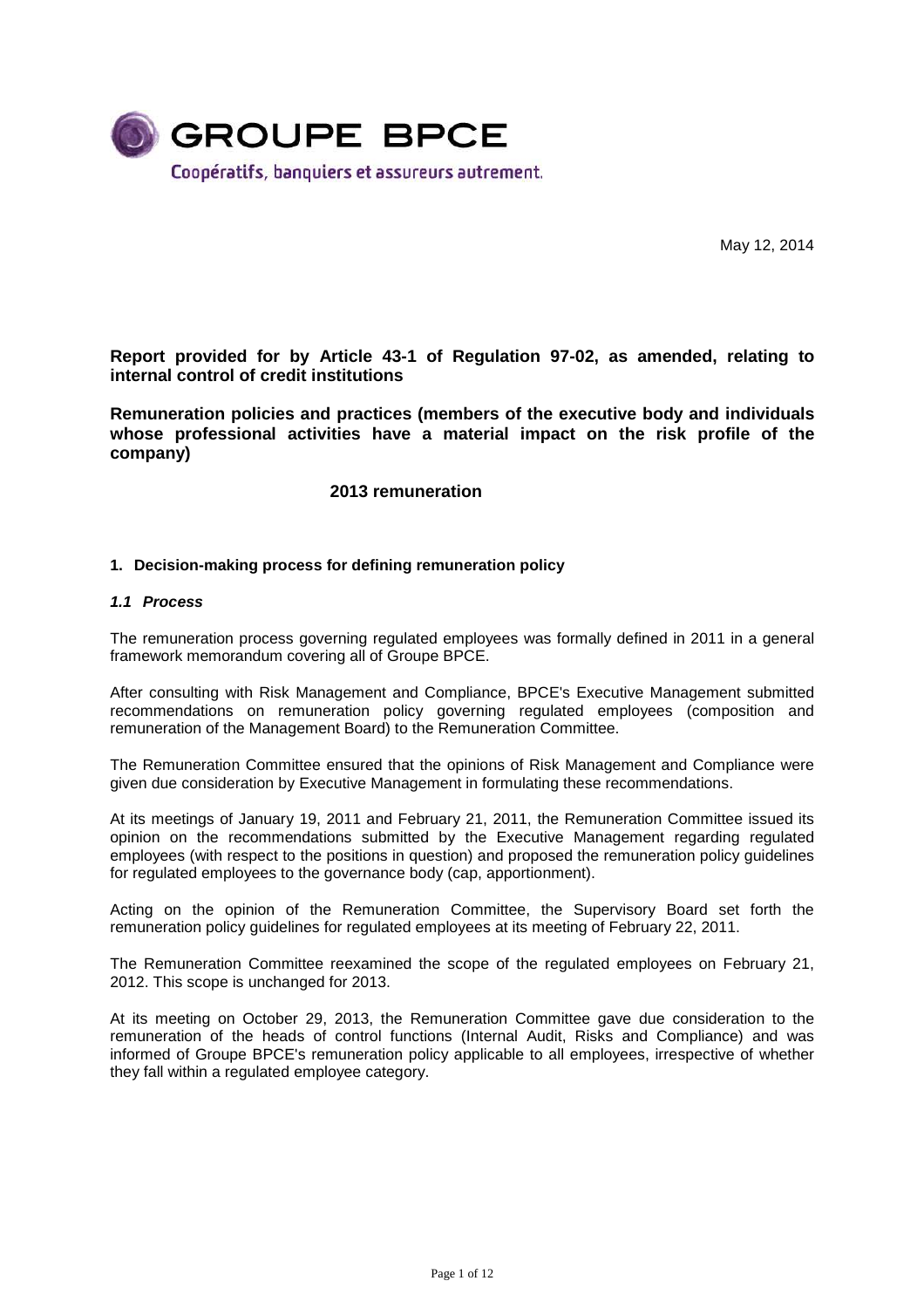As to employee categories including risk-takers, individuals exercising control functions, as well as all employees who, due to their overall income, are in the same remuneration bracket as persons whose professional activities have a material impact on the company's risk profile, regulated employees comprise the following individuals:

- members of the Management Board,

- the Head of Strategy, who is a member of the Executive Management Committee,

- the Head of Risk Management, who is a member of the Executive Committee,

- the Head of Group Internal Audit, who is a member of the Executive Committee,

- the Head of Compliance and Security, who is a member of the Executive Committee,

and, since January 1, 2012:

- the Executive Chief Financial Officer,

- the Head of Financial Management,
- the Head of Group Funding and Investor Relations,
- the Deputy Head of Risk Management,

- the Head of the Credit Risk Department under the Group Risk Management division.

As to the executive body, it is made up of the following members of the BPCE Management Board, acting in their capacity as accountable executive directors, within the meaning of banking law of December 31, 2013:

- François Pérol, Chairman of the Management Board,

- Jean-Yves Forel, Chief Executive Officer, Commercial Banking and Insurance,
- Daniel Karyotis, Chief Executive Officer in charge of Finance, Risks and Operations.

The governance body has ensured that the internal control system makes it possible to verify that these guidelines are compliant with professional standards and are aligned with risk management objectives.

Under the guidelines defined by the governance body, Executive Management has established rules governing the remuneration of regulated employees, which have been transcribed into a BPCE standard applied to regulated employees working in all Group credit institutions. By no means are these rules established by individuals who stand to benefit directly or indirectly from doing so.

#### **1.2 Members of the Appointments and Remuneration Committee**

The Appointments and Remuneration Committee is comprised of the Chairmen of the Boards of Directors of the Banque Populaire banks, the Chairmen of Caisses d'Epargne Steering committees and Supervisory Boards, and independent members.

This Committee is chaired by an independent member satisfying the recommendations of the AFEP-MEDEF Listed Company Corporate Governance Code published in December 2008.

The members of the Committee cannot be BPCE company executives, nor can they be tied to BPCE or any Groupe BPCE companies by an employment contract, nor can they be members of the Audit and Risk Committee.

Chaired by Laurence Danon, co-Chairman of the Management Board of the Banca Leonardo office in Paris and independent member, the Committee also comprises the following members:

- $\checkmark$  Catherine Amin Garde, Chairman of the Steering and Supervisory Board of Caisse d'Epargne Loire Drôme Ardèche,
- $\checkmark$  Gérard Bellemon, Chairman of the Board of Directors of Banque Populaire Val de France,
- $\checkmark$  Pierre Desvergnes, Chairman and Chief Executive Officer of CASDEN Banque Populaire,
- $\checkmark$  Pierre Mackiewicz, Chairman of the Steering and Supervisory Board of Caisse d'Epargne Côte d'Azur,
- $\checkmark$  Maryse Aulagnon, Chairman and Chief Executive Officer of Affine.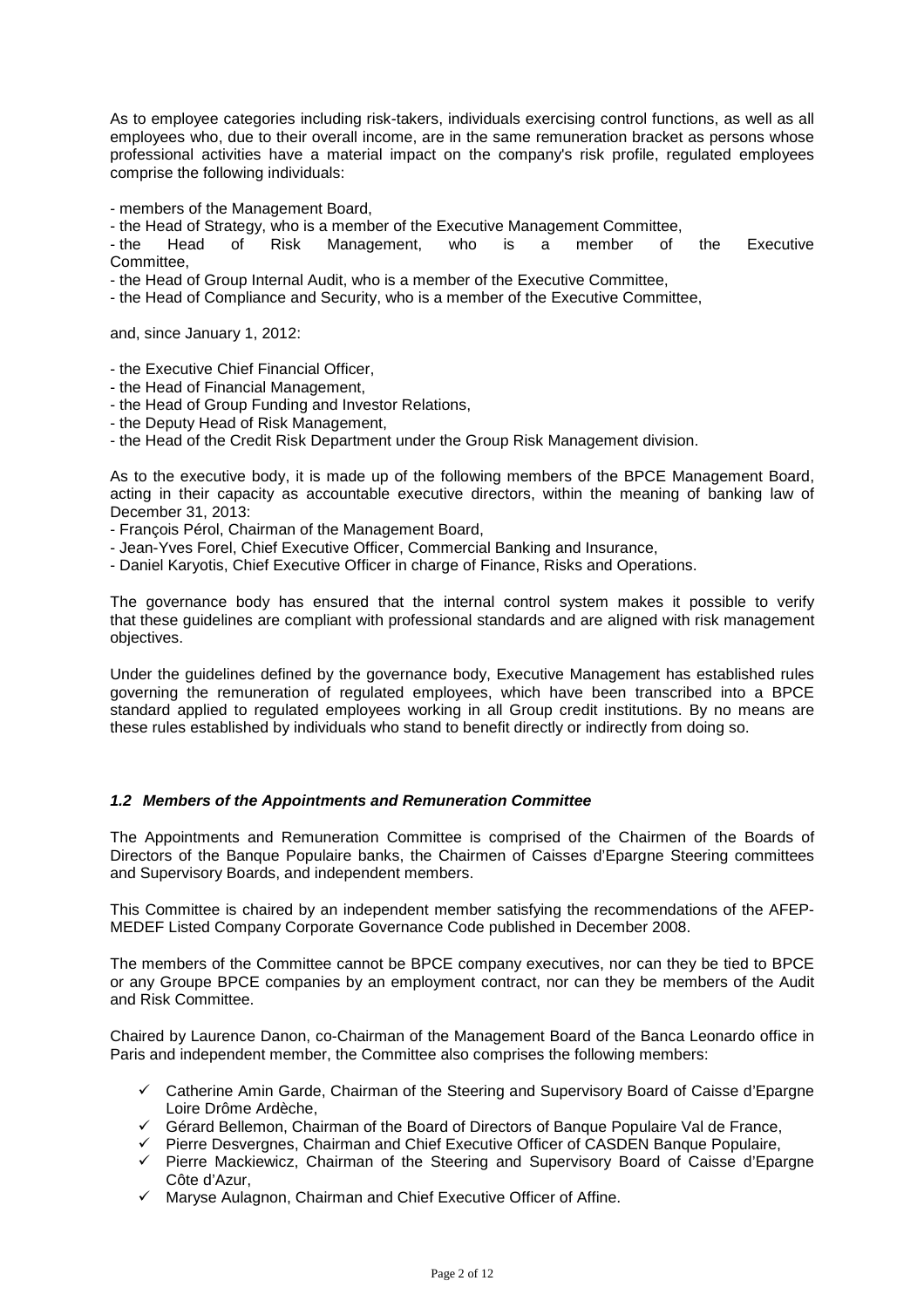### **1.3 Role of the Remuneration Committee**

The Remuneration Committee is in charge of submitting proposals to the Supervisory Board, primarily concerning the level and conditions of remuneration paid to members of the Management Board.

To this end, it meets to deliberate on the matter as often as necessary, and at least once a year.

The Committee met four times over the course of 2013.

### **1.4 Use of external consultants**

In the course of its work, the Committee was mainly assisted by the Human Resources Division, drawing on benchmarks established by AON HEWITT.

#### **2. Principal characteristics of remuneration policy governing regulated employees (Management Board)**

Acting on the opinion of the Appointments and Remuneration Committee, the Supervisory Board decided not to modify the fixed component and the variable component of the remuneration given to the Chairman and members of the Management Board for 2013, consisting of:

- with regards to the fixed component,

- €550,000 for the Chairman of the Management Board (plus a maximum housing allowance
- of €60,000, currently not received by the Chairman of the Management Board),
- €500,000 for the members of the Management Board.

- with regards to the variable component,

- for the Chairman of the Management Board, a target variable component of 150% with a maximum of 200% if performance objectives are exceeded;
- for the other members of the Management Board, a target variable component of 80% with a maximum of 100% if performance objectives are exceeded.

Allocation of the variable component in respect of 2013 is subject to attaining a minimum consolidated Core Tier 1 capital adequacy ratio of 9% calculated using Basel 2.5 methodology.

The successful achievement of objectives is evaluated based on quantitative criteria, which account for 60% of variable pay, and qualitative criteria, which account for 40% of variable pay.

- Quantitative criteria: Net income (Group share) (30%), cost/income ratio (20%) and NBI (10%), with these criteria restated in order to neutralize the impact of the issuer spread.

- Qualitative criteria (40% total), i.e. 4 criteria, each accounting for 10%: Scarce resources, Sales development, Governance, Human Resources.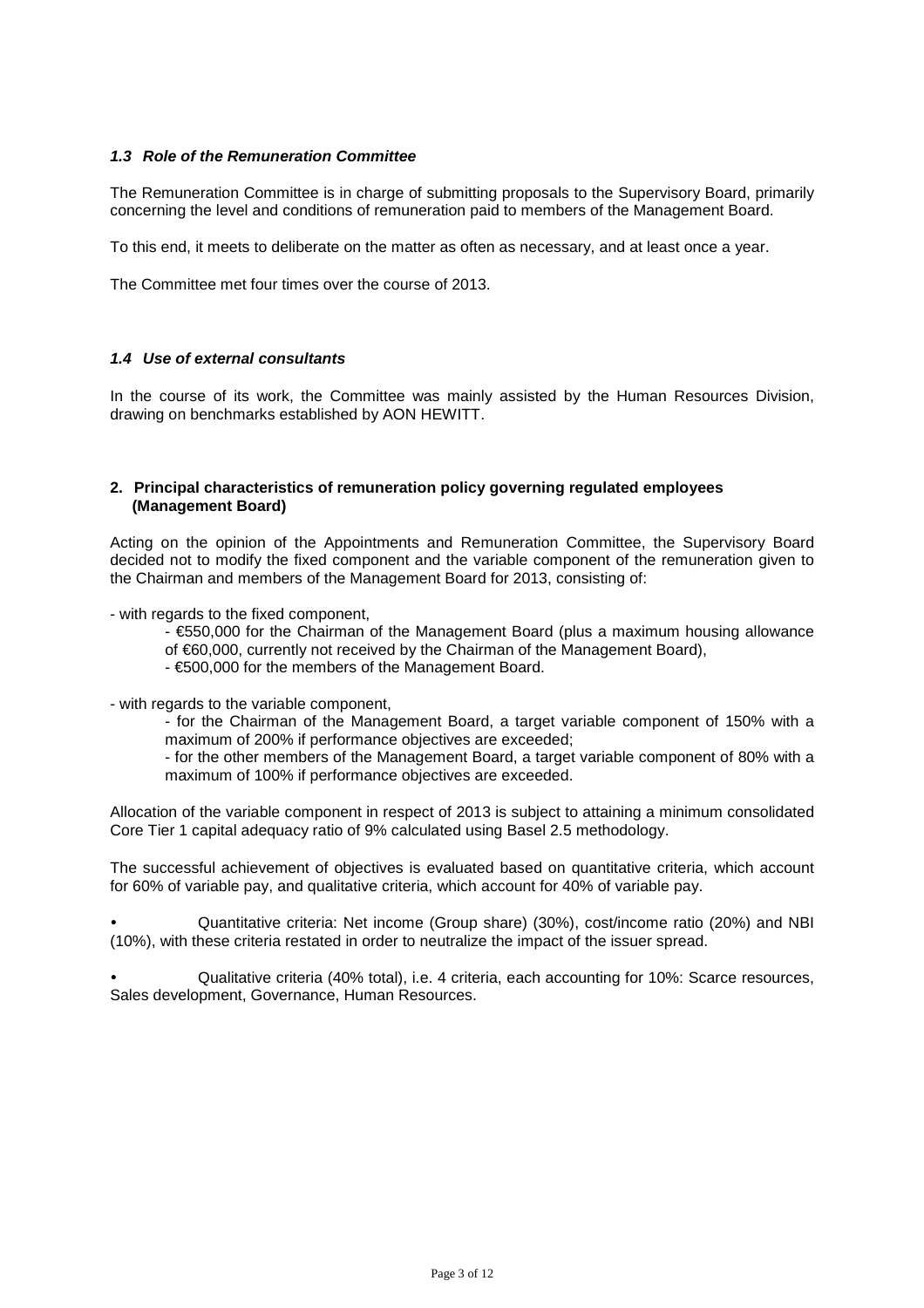### **3. Policy on payment of variable pay to regulated employees**

Pursuant to Article 31-4, professional standards and the BPCE-CRDIII standard, Groupe BPCE has adopted the following policy on the payment of variable pay (deferment, percentage in shares, penalties):

### **3.1 Principle of Proportionality**

The rules governing the payment of variable remuneration apply only when the amount of variable remuneration granted is greater than or equal to a fixed ceiling of €100,000.

Where the amount of variable remuneration granted is greater than or equal to the ceiling, the rules governing variable remuneration apply to the full amount of variable remuneration.

#### **3.2 Principle of deferred and conditional payout of a portion of variable remuneration**

Payout of a portion of variable remuneration awarded in respect of a given fiscal year is deferred over time and conditional.

If the employee is transferred within the Group, the deferred portion is retained. In the event of resignation or dismissal for misconduct, the unpaid portion of deferred remuneration is forfeited. In the event of death or retirement, the unpaid portion of deferred remuneration is paid out immediately, with assessment of a potential penalty.

This payment is spread out over the three fiscal years following the period in which variable pay was granted, divided into one-third installments.

#### **3.3 Amount of deferred variable pay**

 $\overline{a}$ 

At minimum, the percentage of deferred variable pay is:

- for a variable component that is less than €500,000: 40%
- for a variable component that is greater than or equal to €500,000 and less than €1,000,000: 60%
- for a variable component that is greater than or equal to  $\epsilon$ 1,000,000: 70%

For BPCE and the Group's credit institutions (excluding Natixis, which is a listed company), the percentage of deferred variable remuneration has been set at 50%, where the variable component is less than €500,000, in order to comply with the obligation to pay 50% of the variable component in shares or equivalent instruments<sup>1</sup>.

 $<sup>1</sup>$  As there are no listed securities, the use of cash indexed to accounting information is required. Unless a</sup> holding period extending beyond the calendar year is imposed, payment in cash - indexed to accounting information - of a portion of the non-deferred component of variable remuneration does not reflect any representative change in the Group's value over the holding period.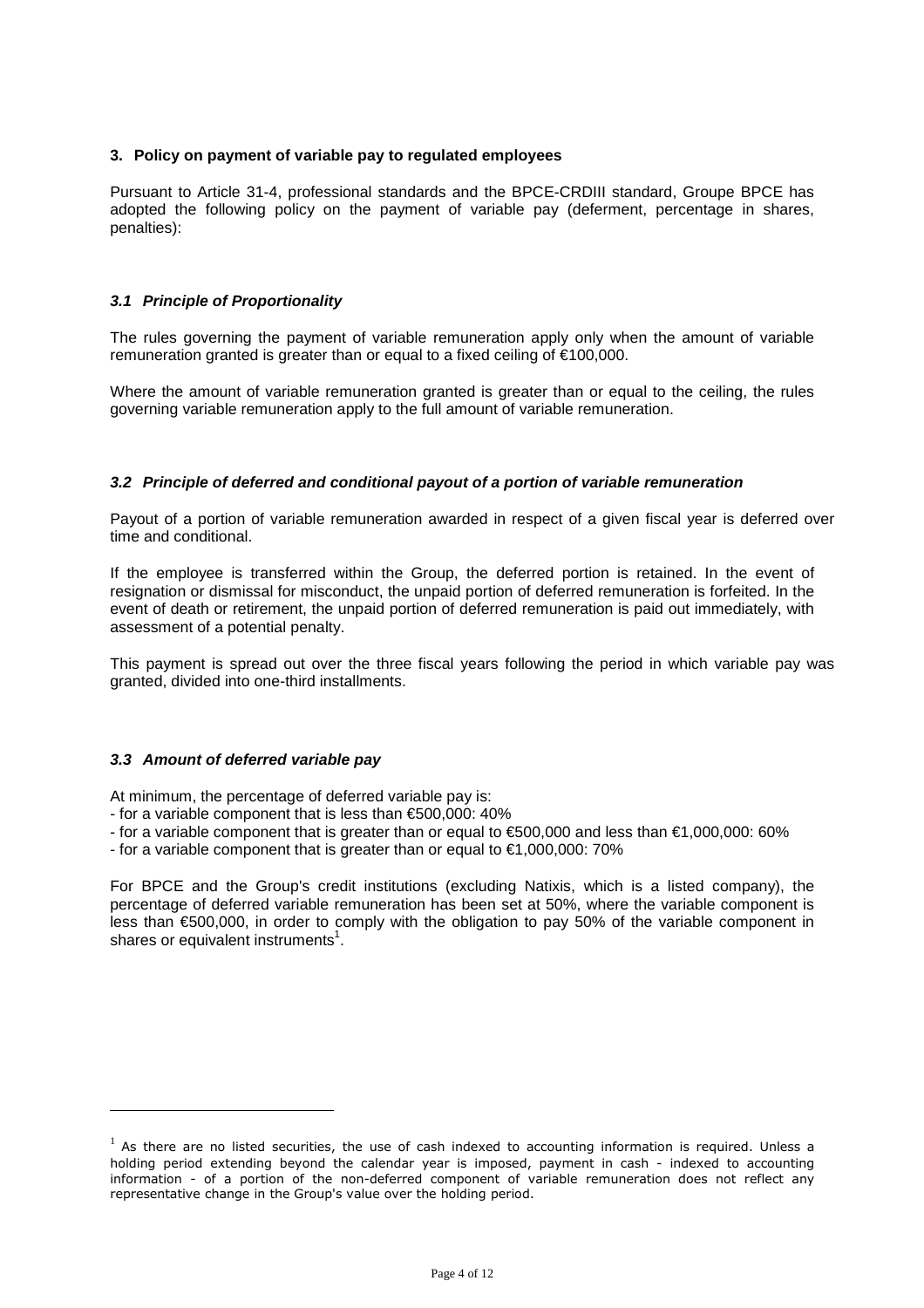### **3.4 Payment in shares or equivalent instruments**

For regulated employees (excluding Natixis, which is a listed company), the deferred component of variable remuneration is paid in cash indexed to an indicator reflecting the change in value of Groupe BPCE.

The selected indicator is net income attributable to equity holders of the parent company, calculated as a running average over the last three calendar years prior to the year of award and the years in which payment is made. To calculate this average, only the 2010 fiscal year and the fiscal years thereafter are used.

The index coefficient for fractions of variable remuneration awarded in respect of 2010, with deferred payment in 2014, stood at 0.7138.

The index coefficient for fractions of variable remuneration awarded in respect of 2011, with deferred payment in 2014, stood at 0.7943.

The index coefficient for fractions of variable remuneration awarded in respect of 2012, with deferred payment in 2014, stood at 0.9150.

In light of the minimum additional holding period required by law, conditional payment of the deferred component of variable remuneration due in respect of year N will be made on October 1 of years N+2, N+3, N+4 at the earliest.

#### **3.5 Assessment of penalties**

The criteria for assessing penalties are defined by the governance body of the bank, based on a recommendation issued by the Remuneration Committee.

For BPCE, a minimum ROE (Return on Equity) criterion of 4% has been adopted.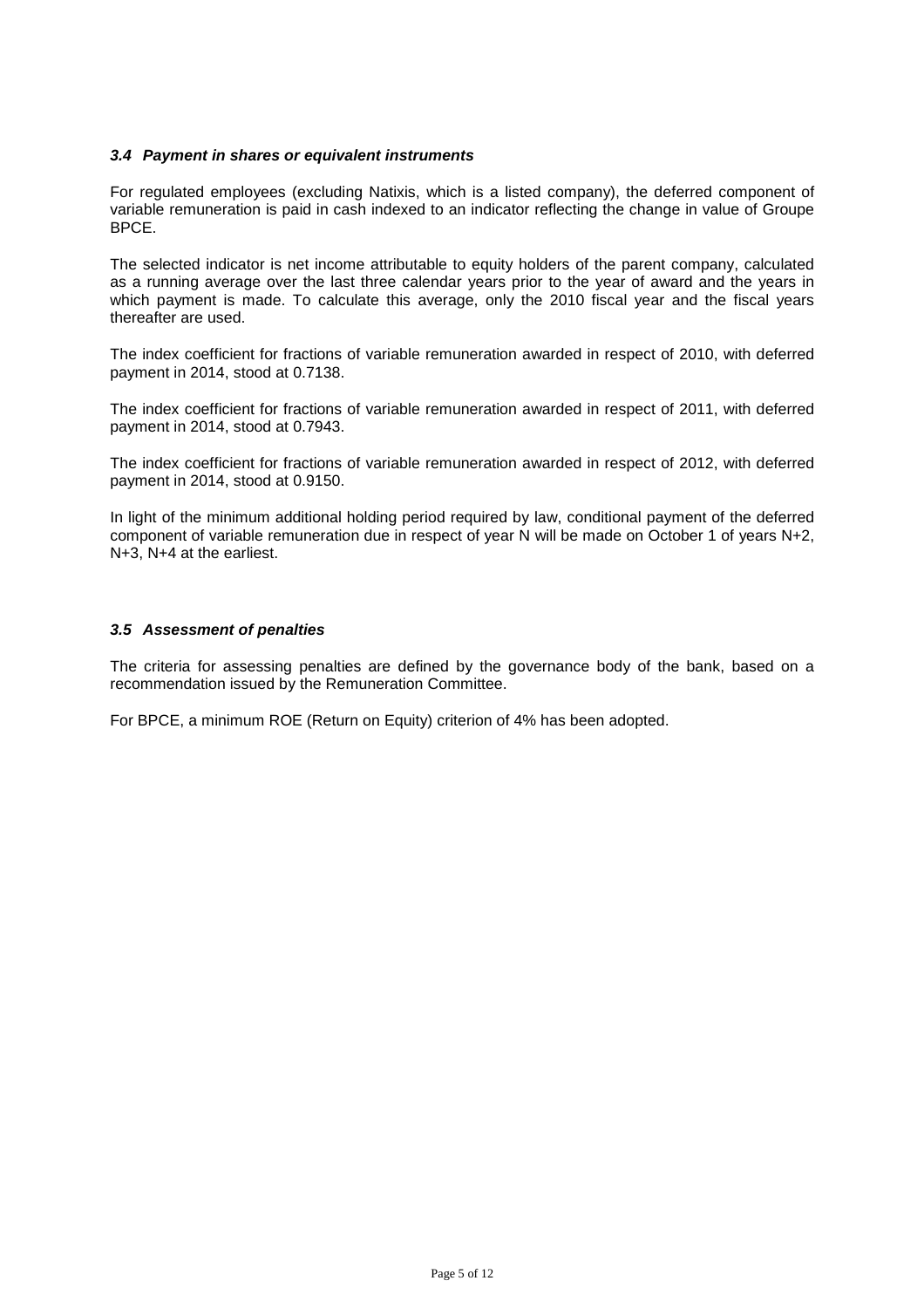## **4. Consolidated quantitative disclosures on remuneration**

### **STANDARD FRAMEWORK FOR DISCLOSING INFORMATION ON REMUNERATION PAID OUT FOR THE 2013 FINANCIAL YEAR**

Qualitative information relates to:

- Members of the executive body (Category A)

- Other regulated employees (Category B)

### **4.1 Remuneration granted for fiscal year 2013**

### **Category A**

| Number of          | <b>Total remuneration</b> | Total - fixed | Total - variable |
|--------------------|---------------------------|---------------|------------------|
| <i>individuals</i> |                           | component     | component        |
|                    | €3,304,988                | €1,550,000    | €1.754.988       |

| Amount granted, paid out or<br>delivered | Conditional deferred amount (*) |
|------------------------------------------|---------------------------------|
| €788.395                                 | €966.593                        |

(\*) value at the time of award

| <b>Cash-based payment</b> | Payment in shares or equivalent<br>instruments (*) |
|---------------------------|----------------------------------------------------|
| €788.395                  | €966.593                                           |

(\*) value at the time of award

### **Category B**

| Number of   | <b>Total remuneration</b> | Total - fixed | <b>Total - variable</b> |
|-------------|---------------------------|---------------|-------------------------|
| individuals |                           | component     | component               |
| 9.748       | €3,649,394                | €2,417,923    | €1,231,470              |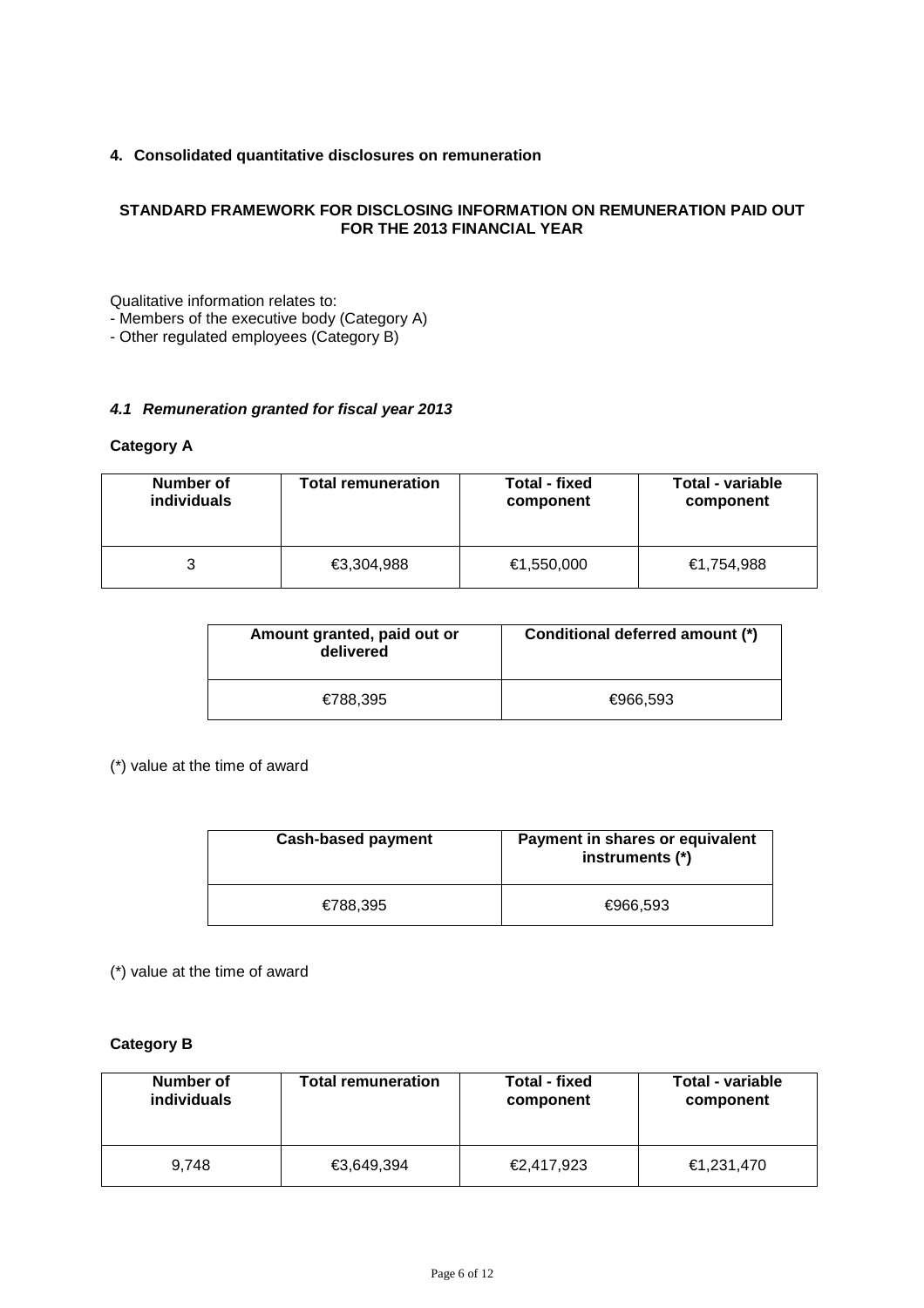| Amount<br>delivered | granted, paid | out | <b>or</b> | Conditional deferred amount (*) |
|---------------------|---------------|-----|-----------|---------------------------------|
|                     | €774,083      |     |           | €457.387                        |

(\*) value at the time of award

| <b>Cash-based payment</b> | Payment in shares or equivalent<br>instruments (*) |
|---------------------------|----------------------------------------------------|
| €774.083                  | €457.387                                           |

(\*) value at the time of award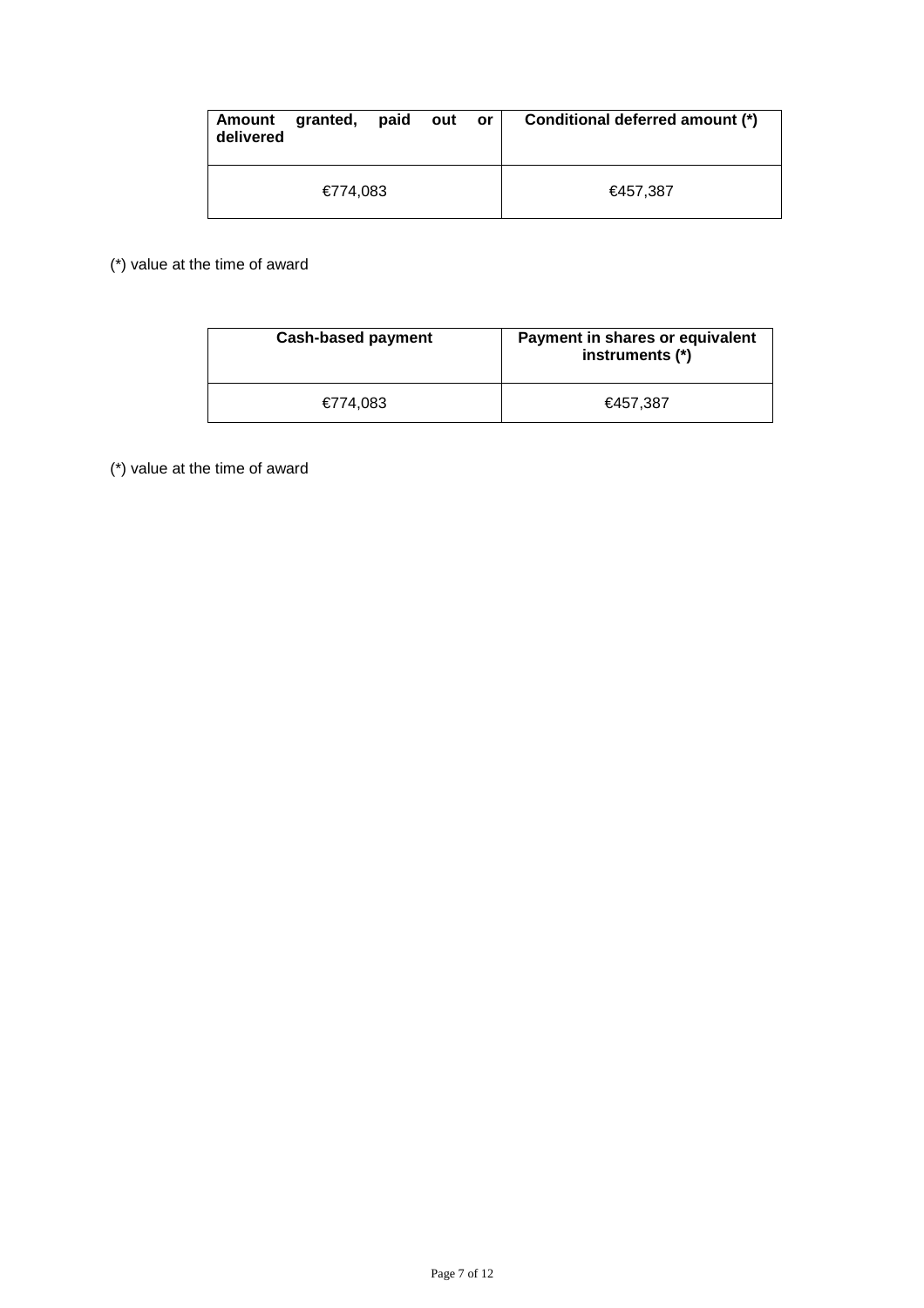## **4.2 Amount of outstanding variable pay**

## **Category A**

| Amounts of unpaid deferred  | Amount of unpaid deferred     |
|-----------------------------|-------------------------------|
| remuneration for the period | remuneration for past periods |
| €966.593                    | €442.354                      |

## **Category B**

| Amounts of unpaid deferred  | Amount of unpaid deferred     |
|-----------------------------|-------------------------------|
| remuneration for the period | remuneration for past periods |
| €457.387                    | €330.174                      |

This table shows the amount of outstanding deferred remuneration corresponding to the sum of unpaid deferred remuneration, i.e. remuneration that was granted but not yet paid out (cash) or delivered (shares) and which remain contingent on penalties coming into play in the future or to early departure.

These amounts must include unpaid deferred remuneration granted for the fiscal year just ended (Column 1) and unpaid deferred remuneration for past periods (Column 2).

The amounts paid or shares delivered (even if subject to a holding period requirement) after assessment of a penalty are not included in these outstanding amounts.

The valuation of shares and equivalent instruments is made based on the value at the time of award.

The amount of outstanding remuneration awarded for past periods may be impacted by departures from the company.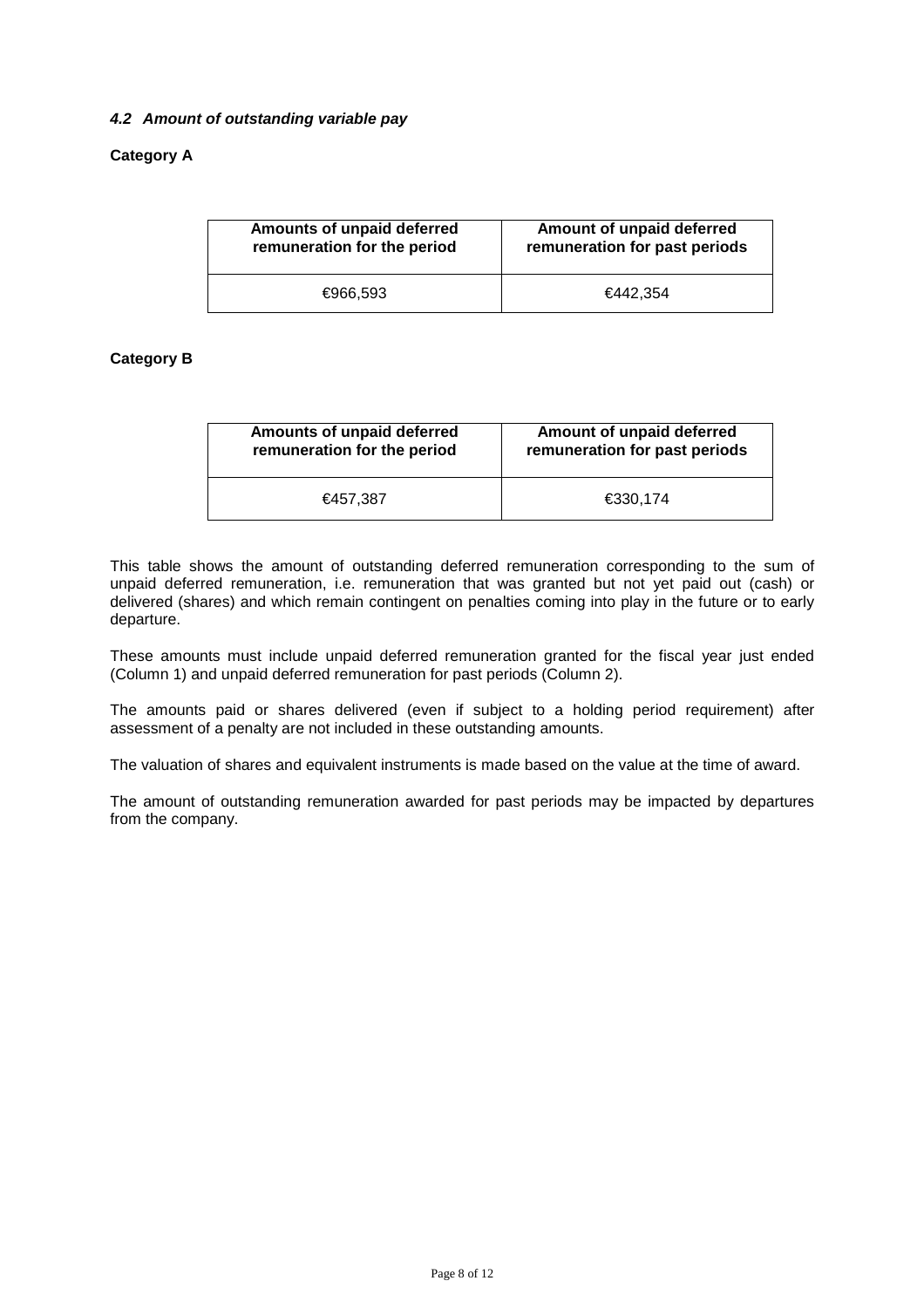# **4.3 Deferred variable remuneration paid out or reduced based on net income for the period**

## **FY 2012**

# **Category A**

| Amount of deferred remuneration paid out | Reductions applied to deferred<br>remuneration |
|------------------------------------------|------------------------------------------------|
| €146,174                                 | 0 euro                                         |

## **Category B**

| Amount of deferred remuneration paid out | <b>Reductions applied to deferred</b><br>remuneration |
|------------------------------------------|-------------------------------------------------------|
| €121,538                                 | 0 euro                                                |

## **Fiscal Year 2011**

# **Category A**

| Amount of deferred remuneration paid out | <b>Reductions applied to deferred</b><br>remuneration |
|------------------------------------------|-------------------------------------------------------|
| €150,005                                 | 0 euro                                                |

# **Category B**

| Amount of deferred remuneration paid out | <b>Reductions applied to deferred</b><br>remuneration |
|------------------------------------------|-------------------------------------------------------|
| 87,099 euros                             | 0 euro                                                |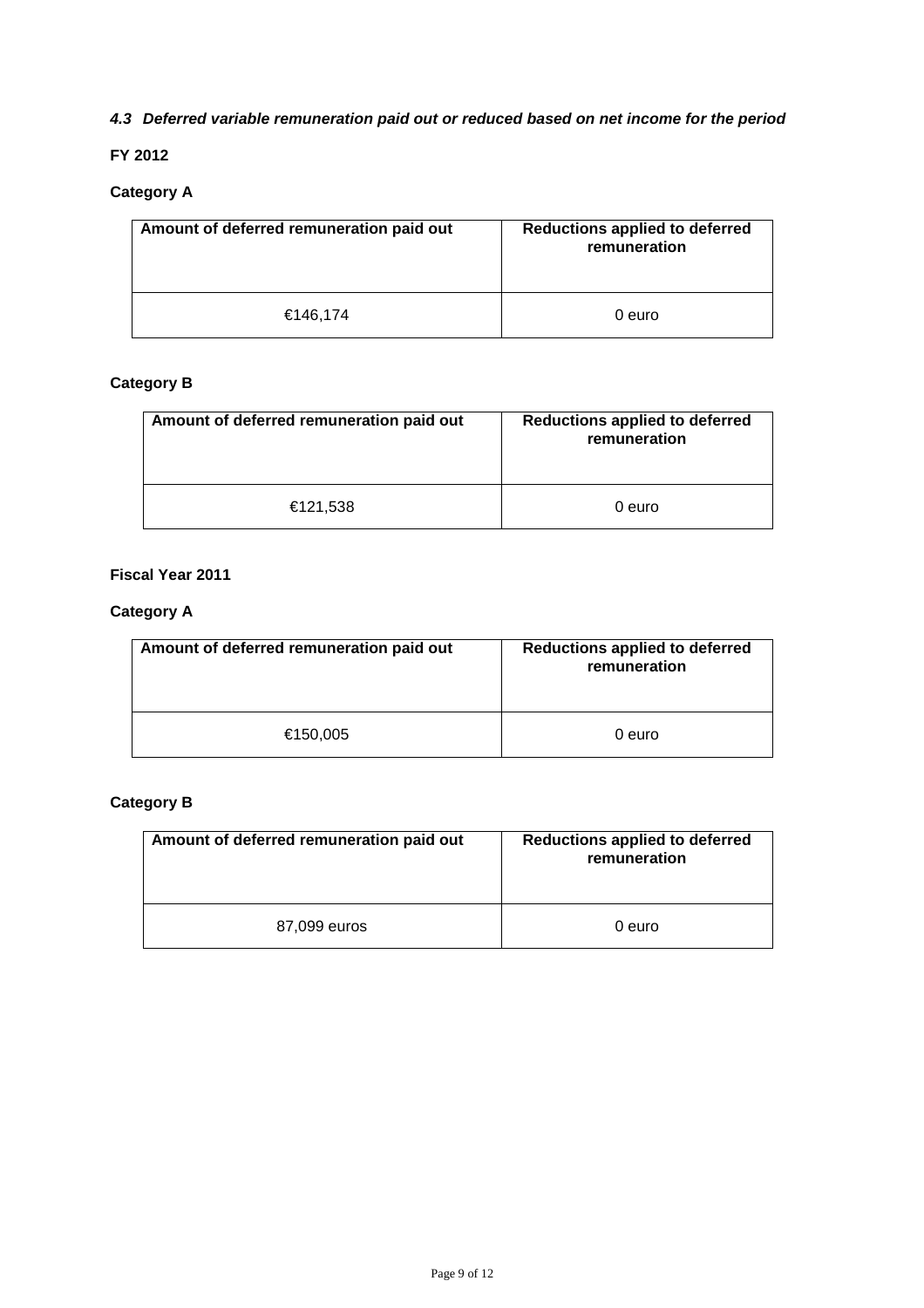## **FY 2010**

## **Category A**

| Amount of deferred remuneration paid out | <b>Reductions applied to deferred</b><br>remuneration |
|------------------------------------------|-------------------------------------------------------|
| €294.400                                 | 0 euro                                                |

## **Category B**

| Amount of deferred remuneration paid out | <b>Reductions applied to deferred</b><br>remuneration |
|------------------------------------------|-------------------------------------------------------|
| €77,002                                  | 0 euro                                                |

This information is provided for each period prior to the period of interest and from 2009.

The first column shows the amounts paid or shares delivered (even if they remain subject to a holding condition) after adjustment tied to net income for the fiscal year for each previous period.

Shown in the second column are the reductions applied to deferred remuneration tied to net income for the period of interest irrespective of the period in which the shares were granted.

The valuation of shares and equivalent instruments is made based on the value at the time of award.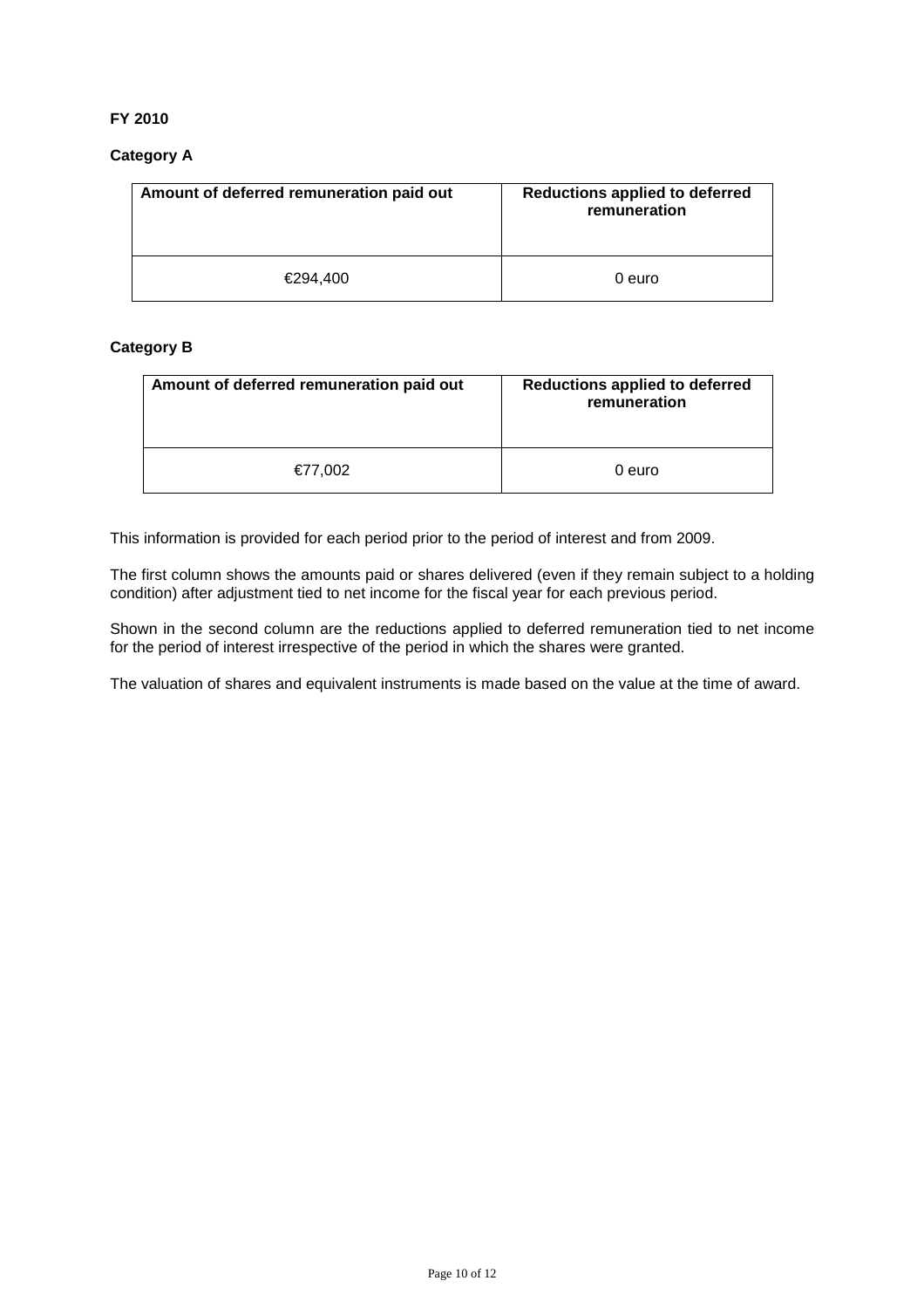### **4.4 Sign-on and severance payments made during the period**

## **Category A**

|                     | Amounts paid as severance payments and<br>number of beneficiaries |                     | Amounts paid as sign-on payments and number of<br>beneficiaries |
|---------------------|-------------------------------------------------------------------|---------------------|-----------------------------------------------------------------|
| <b>Amounts paid</b> | No. of beneficiaries                                              | <b>Amounts paid</b> | No. of beneficiaries                                            |
| 0 euro              |                                                                   | 0 euro              |                                                                 |

## **Category B**

|                     | Amounts paid as severance payments and<br>number of beneficiaries |                     | Amounts paid as sign-on payments and number of<br>beneficiaries |
|---------------------|-------------------------------------------------------------------|---------------------|-----------------------------------------------------------------|
| <b>Amounts paid</b> | No. of beneficiaries                                              | <b>Amounts paid</b> | No. of beneficiaries                                            |
| 0 euro              |                                                                   | 0 euro              |                                                                 |

Shown in the first column are all amounts paid due to termination of the employment contract (severance payment), including termination allowances and contractual indemnities.